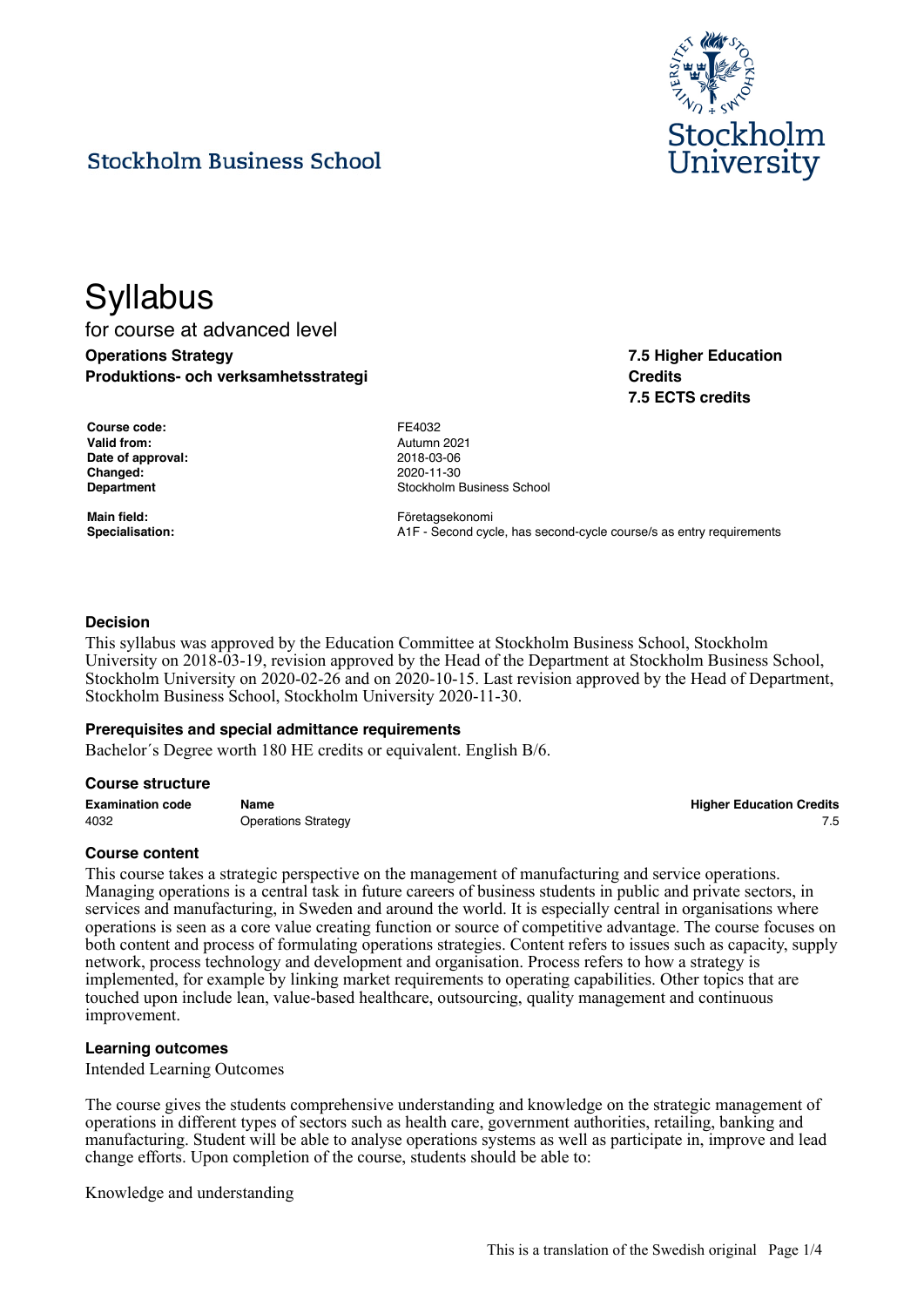1. Demonstrate knowledge of how and why the production function may contribute to enhance competitiveness.

2. Demonstrate knowledge of basic and advanced concepts within operation management.

3. Demonstrate knowledge of the scientific basis, methodologies and methods used in operations strategy research.

Skills and abilities

4. Demonstrate individual ability to use methods, models and theoretical perspectives in real situations, to analyse and improve an organisation's performance.

5. Orally and in writing, present and discuss the course content.

Judgement and approach

6. Critically evaluate the situation of an organization in relation to changes in its surroundings and make appropriate decisions.

### **Education**

The course consists of a combination of lectures, seminars and group work and requires a significant portion of self-study on the part of students. Assessment for the course will be continuous and is carried throughout the different activities of the course.

The course workload is 200 hours equivalent to 7,5 ECTS.

The language of instruction is English.

Please note that all teaching and learning activities - such as lectures, seminars, assignments and assessment tasks – are carried out in English when the language of instruction is English.

#### **Forms of examination**

Assessment for the course will be continuous and is carried throughout the different course activities. Each assessment task is weighted in relation to its importance in the overall assessment of the course. The student's results from the different assessment tasks are added up to a total course score that will then translate into the final grade for the course.

Assessment tasks

The course contains the following weighted assessment tasks

1. Individual final examination: assesses intended learning outcomes 1-3; constitutes 60% of total course points.

2. Seminar assignment 1: assesses intended learning outcomes 4-6; constitutes 10% of total course points.

3. Seminar assignment 2: assesses intended learning outcomes 4-6; constitutes 10% of total course points.

4. Seminar assignment 3: assesses intended learning outcomes 4-6; constitutes 10% of total course points.

5. Seminar assignment 4: assesses intended learning outcomes 4-6; constitutes 10% of total course points.

In order to obtain a passing grade a student must be assessed on all intended learning outcomes and therefore participate in assessment task 1 and at least one of the other assessments.

Grading

After completion of the course, students will receive grades on a scale related to the intended learning outcomes of the course. Passing grades are A, B, C, D and E. Failing grade is F.

A course comprises 0–100 course points. Receiving a final passing grade requires at least 50 course points. The scale for the final grade is tied to fixed score intervals: A: 90-100; B: 80-89; C: 70-79; D: 60-69; E: 50- 59; F: 0-49. The grades correspond to the total score points a student obtains (over a total of 100) for all the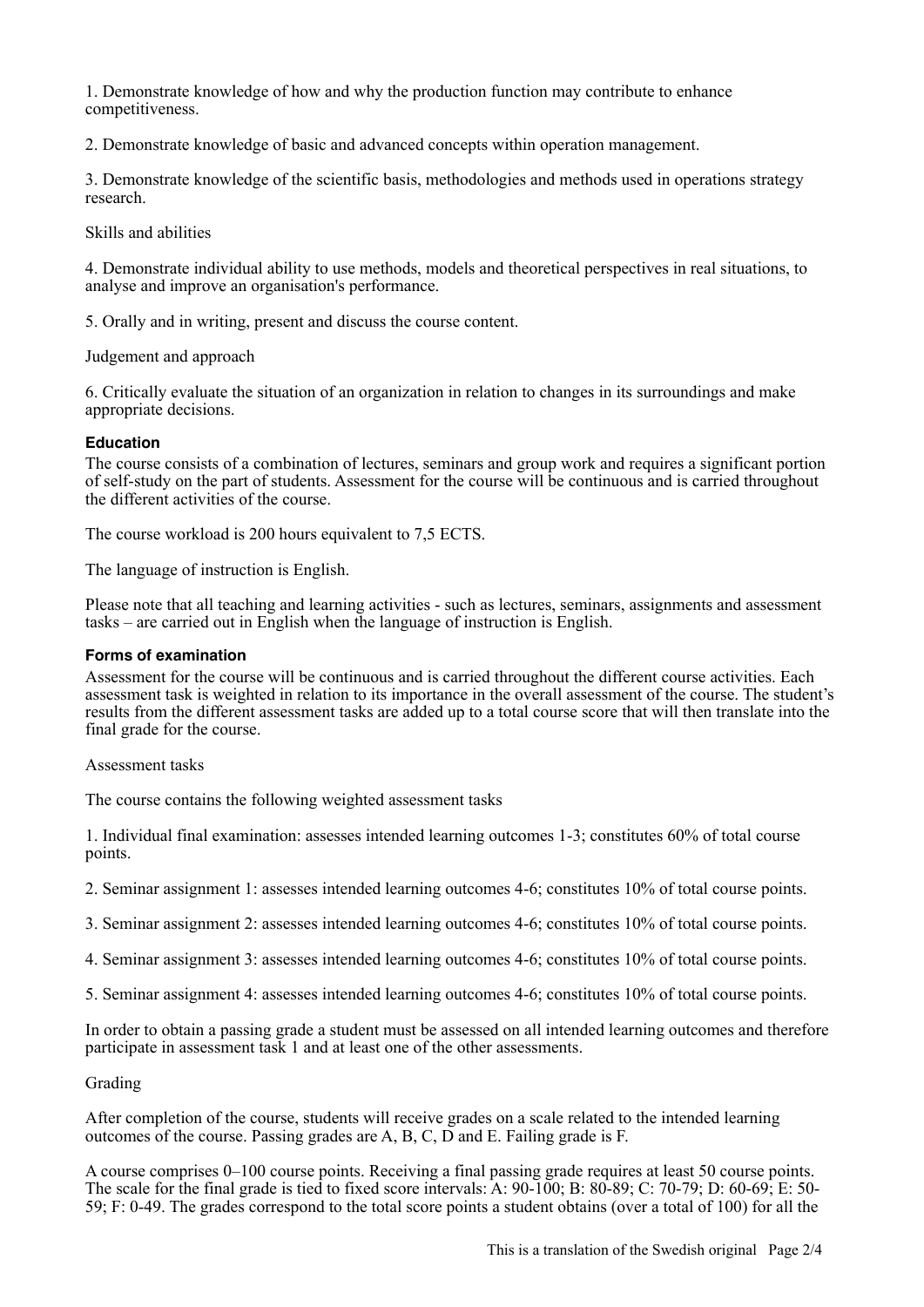weighted assessment tasks combined as part of the continuous assessment for the course.

Each assessment task is awarded 0–100 points. The score for a single assessment task is the number of points multiplied by its percentage weight, and the combined total of score points for all weighted assessment tasks for the course are added up to a final score between 0 and 100 which then translates into a corresponding final course grade between A and F.

All assessment tasks are assessed on a 100-point scale.

The student is responsible for completing the course's assessment tasks: that a sufficient amount of course points is earned and a passing course grade is obtained. The course's final assessment task can be taken twice: 1) during the course's first scheduled occasion; and, if a passing result (at least 50 course points) was not achieved at the first occasion, 2) at the course's second, scheduled occasion. All other assessment tasks are offered once during the course.

A passing grade (A–E) in the course is obtained when a student has achieved at least 50 course points and at least 50% of all individual examination points.

A failing grade (F) in the course is obtained when a student has not achieved at least 50 course points or at least 50% of all individual examination points.

• If less than 50 course points or less than 50% of all individual examination points are achieved, a grade F is obtained, implying that the entire course must be retaken and that previously acquired course points are forfeited.

Re-registration implies that:

• first-time registered students have priority access to the course's group registration;

• the final assessment task can be re-assessed without attendance at any of the course's other learning activities and without points from the course's other assessment tasks accredited.

Students receiving a passing grade may not retake the final examination or complete a previously not completed assessment task to attain a higher grade. A passing grade may not be turned into a failing grade upon the request of a student.

#### Assessment criteria

Assessment criteria are designed as overall assessments, combined qualitative descriptions of what the student is expected to do in order to demonstrate how well the course's learning outcomes are achieved. The assessment criteria are based upon the general abilities as expressed in the degree objectives of the Higher Education Ordinance (appendix 2, System of Qualifications). The list of abilities below is a compilation of these degree objectives. To pass the course (grade E) students should demonstrate general ability to:

• recall, understand and explain course content, the course subject and its scientific basis and methodology;

- apply course content;
- critically analyse course content;
- problematise course content;
- orally and in writing, present and discuss course content;
- assess course content in terms of scientific, social, and ethical aspects;
- relate course content to current social issues;
- meet standards of written presentation and formal accuracy.

The following assessment criteria are used to decide to what extent students have demonstrated these abilities and hence fulfil the course's intended learning outcomes, whereby a grading decision can be made. A higher grade-level presupposes the abilities at lower levels.

## A (Excellent)

The student demonstrates ability to evaluate and relate to the content of the course from a comprehensive, critically reflective perspective, as well as to transfer and apply insights in new, meaningful contexts.

B (Very Good)